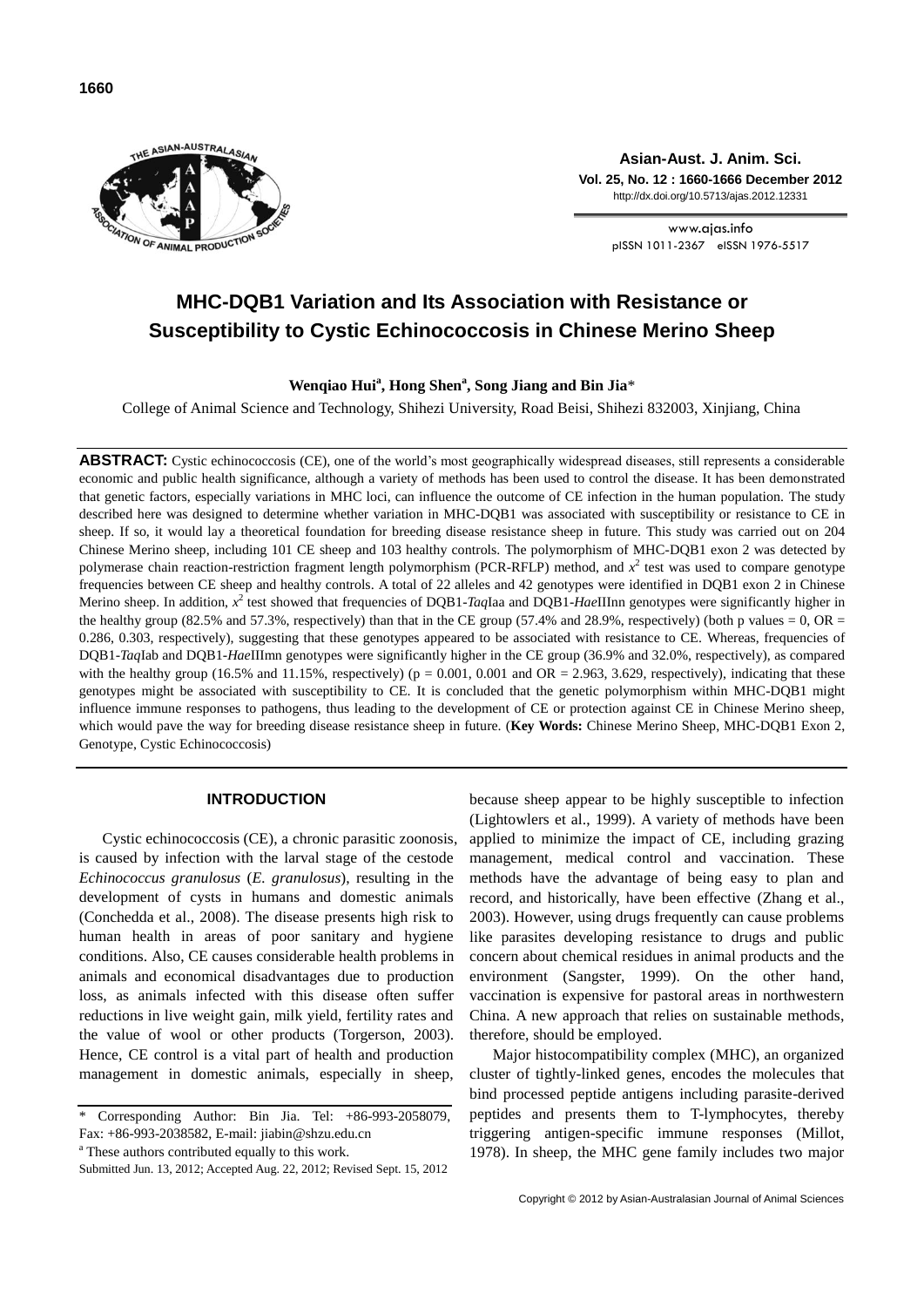subfamilies: class I and class II genes (Klein, 1986). Among sheep MHC class II genes, the expressed DRB1 and DQB1 loci have been found to be highly polymorphic (Woodal et al., 1997; Konnai et al., 2003b; Sun et al., 2004). In particular, a high polymorphism level is present in exon 2, which encodes the antigen-binding site (Outteridge et al., 1996; Konnai et al., 2003a, b). Variation in these genes may impact immune responses to pathogens, which may lead to variation in disease resistance. In the recent years, a large number of meaningful association studies have been carried out in sheep, especially on resistance to: i) nematodiasis such as gastronintestinal nematodiasis (Charon et al., 2002; Sayers et al., 2005; Stear et al., 2005); ii) bacterial diseases like bacterial footrot (Escayg et al., 1997); and iii) viral diseases such as BLV-induced ovine lymphoma, Maedi Visna and pulmonary adenocarcinoma viral diseases (Aida, 2001; Konnai et al., 2003b; Larruskain et al., 2010). However, to our knowledge, no study on the MHC-DQB1 gene and CE association in sheep has been published, although we previously found that different MHC-DRB1 genotypes were associated with different susceptibilities of CE in Kazakh sheep, a native Chinese sheep breed (Li et al., 2010).

Chinese Merino sheep, well known for their characteristics of good wool and meat production, is beneficial to local sheep industry; however, they are relatively more susceptible to CE (Hui et al., 2012). The prevalence of CE in Chinese Merino sheep causes considerable economic problems due to the loss of production. These losses are of especial significance in Xinjiang (northwestern China) a region of low economic output where sheep production is of particular importance. Hence, it is of great urgency to treat and manage CE in Chinese Merino sheep. An alternative method is to selectively breed sheep for disease resistance using genetic markers.

Our previous study has shown that different MHC-DQB1 mRNA expression levels were detected between different outcomes of CE infections in Chinese Merino sheep (Hui et al., 2012). So, in this study, we were curious to see whether variation in MHC-DQB1 was associated with susceptibility or resistance to CE in Chinese Merino sheep. If so, it would lay a theoretical foundation for future breeding disease resistance sheep.

# **MATERIALS AND METHODS**

#### **Animals**

All sheep included in this study were 1-yr-old unrelated female Chinese Merino sheep from the farm located in Mission 165, agricultural division 9, Xinjiang Production and Construction Corps. According to the recommendation of WHO-IWG, ultrasonography and serological methods were combined to distinguish between CE sheep and healthy individuals in the flock. If the sheep were negative for antibodies to hydatid cyst fluid (HCF) antigen, assayed by a commercial ovine hydatidosis ELISA kit (Shenzhen Combined Biotech Co.), and no hydatid cysts present in internal organs as detected by ultrasonography (50 S Tringa Vet, Pie Medical, Netherland), they were designated as the healthy cohort. If the sheep were positive for antibodies to HCF antigen, and had cysts in the internal organs as determined by ultrasonography, and further had protoscolices visualized by microscopy, they were designated as the CE cohort. Of all the selected sheep, there were 101 CE sheep and 103 healthy controls.

#### **DNA extraction**

Genomic DNA was isolated from the whole blood using phenol-chlorophorm extraction, and stored at -20°C until analysis (Major reagents were from Promega Company and Shanghai Sangon Biological Engineering Technology And Service Co, Ltd.).

# **PCR amplification for MHC-DQB1 gene**

The second exon of DQB1 was amplified with primers FW: 5'-CCC CGC AGA GGA TTT CGT G-3' and REV: 5'-ACC TCG CCG CTG CCA GGT-3' (Amills et al., 2005), sequence logging number Z28523. Genomic DNA (150 ng) was amplified in a total volume of 50  $\mu$ l, including 1.5 mM  $MgCl<sub>2</sub>$ , 100 µM dNTPs, 0.2 mM of each primer, and 2 U of Taq polymerase. Reactions were performed in a thermocycler under the following conditions: one cycle of incubation for 5 min at  $94^{\circ}$ C, followed by 33 cycles of 94 $\rm ^{o}C$  for 30 s, 67 $\rm ^{o}C$  for 30 s, and 72 $\rm ^{o}C$  for 45 s, with final extension at 72°C for 10 min.

#### **Polymorphism detection by RFLP**

RFLP protocol was carried out to examine the nucleotide sequence variability at the second exon of DQB1 locus, according to the method described by Konnai et al. (2003a), with modifications. Aliquots (10  $\mu$ l) of DQB1 PCR product were digested with 5 U of *Mro*xI, *Sca*I, *Sac*II, *Nci*I, *Taq*I, *Mva*I, and *Hae*III, respectively. The condition of restriction enzymes digestions and fragment visualizations can be seen in Table 1. Gene typing method and genotype nomenclature is in accordance with Konnai et al. (2003a) and Li et al. (Table 2).

# **Statistical analysis**

Data were analyzed with the Statistical Package for Social Science version 13.0 for Windows. In order to assess the statistical significance of association of different genotype and genotype frequencies with CE susceptibility or resistance, the  $x^2$  test with Yates' correction for continuity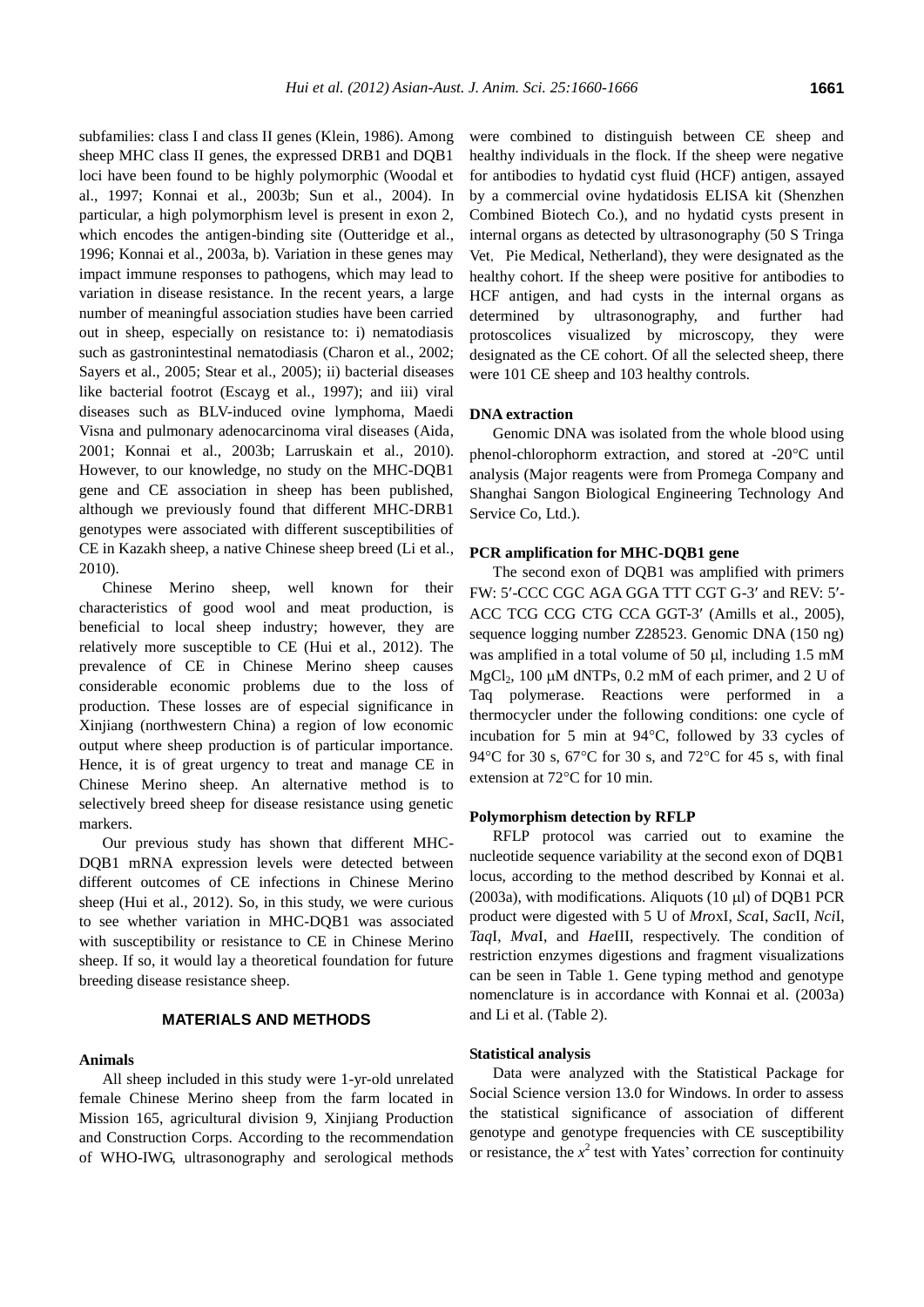| Restriction<br>enzymes | Digest-temperature<br>(°C) | Digest-time<br>(h) | Concentration of<br>agarose gel $(\%)$ | Recognition site |
|------------------------|----------------------------|--------------------|----------------------------------------|------------------|
| TaqI                   | 65                         |                    | 2.5                                    | T*CGA            |
| MvaI                   | 37                         |                    | 2.5                                    | $CC*(A/T)GG$     |
| HaeIII                 | 37                         | 4                  | 2.5                                    | $GG*CC$          |
| <i>MroxI</i>           | 37                         | 4                  | 2.5                                    | GAANN*NNTTC      |
| Scal                   | 38                         | 6                  | 3.0                                    | AGT*ACT          |
| SacII                  | 37                         | 4                  | 2.5                                    | CCGC*GG          |
| NciI                   | 37                         |                    | 2.5                                    | $GG(G/C)*CC$     |

**Table 1.** Conditions of restriction enzymes and examination of digested PCR product of MHC-*DQB*1 exon 2

\* Represents recognition site; / Represents recognition of A or T.

was applied. The degree of association was calculated using odds ratio (OR; Dorak, 2006). Significance was accepted at 0.05 for all of the tests.

# **RESULTS**

## **PCR amplification of MHC-DQB1 exon 2 genes**

Ovar-DQB1 exon 2 was amplified by PCR with primers FW and REV, and one specific band of 280 bp was observed on 2% agarose.

# **MHC- DQB1 RFLP typing**

The following numbers of alleles and RFLP patterns detected with each restriction enzyme were observed in MHC-DQB1: *Mro*xI, 2, 3; *Sca*I, 2, 3; *Sac*II, 4, 7; *Nci*I, 2, 3; *Taq*I, 3, 4; *Mva*I, 6, 16 and *Hae*III, 3, 6 (Tables 3 and 4). A total of 22 alleles and 42 RFLP patterns were identified in DQB1 exon 2 in Chinese Merino sheep. Allele frequencies were also calculated at each restriction enzyme site (Table

**Table 2.** The genotypes of PCR-RFLP in ovar-DQB1 exon 2

4). In addition, the Hardy-Weinberg test was performed to detect whether individual variants were in equilibrium at the locus detected. The Chi-Square values of the seven restriction enzymes *Mro*xI, *Sca*I, *Sac*II, *Nci*I, *Taq*I, *Mva*I, and *Hae*III were 5.9568 (p>0.05), 80.1527(p<0.01), 24.3947 (p<0.01), 134.3837 (p<0.01), 2.3968 (p>0.05), 359.7055 (p<0.01) and 78.1706 (p<0.01), respectively. The results suggested that the sites of *Mro*xI and *Taq*I were within Hardy-Weinberg balance, while the sites of the others were not within Hardy-Weinberg balance.

# **Analysis of association between MHC-DQB1 genotypes and CE**

We compared the distribution of MHC-DQB1 genotypes, both frequency and percentage, and found that higher frequencies were statistically significant in the case of DQB1-*Taq*Iaa and DQB1-*Hae*IIInn (p = 0.000, 0.000, respectively) in the healthy group ( $OR = 0.286, 0.303; 95\%$  $CI = 0.150 - 0.544, 0.167 - 0.550$ , respectively) than that in

| Restriction<br>enzymes | The genotypes of each restriction enzyme                     |                                                                      |                                                      |                                                                                                            |  |
|------------------------|--------------------------------------------------------------|----------------------------------------------------------------------|------------------------------------------------------|------------------------------------------------------------------------------------------------------------|--|
| TaqI                   | aa(165 bp/115 bp)                                            | bb(231 bp/49 bp)                                                     | bp/165<br>bp/115<br>ab(231)<br>bp/49 bp)             | $\frac{\text{ac}(280 \text{ bp}/165 \text{ bp}/115 \text{ bp})}{\text{ac}(280 \text{ bp}/165 \text{ bp})}$ |  |
| <i>MroxI</i>           | aa(280 bp)                                                   | bb(192 bp/88 bp)                                                     | ab(280 bp/192 bp/88 bp)                              |                                                                                                            |  |
| Scal                   | aa(280 bp)                                                   | bb(174 bp/106 bp)                                                    | ab(280 bp/174 bp/106 bp)                             |                                                                                                            |  |
| NciI                   | gg(280 bp)                                                   | xx(140 bp)                                                           | xg(280 bp/140 bp)                                    |                                                                                                            |  |
| SacII                  | aa(280 bp)                                                   | bb(140 bp/140 bp)                                                    | cc(217 bp/63 bp)                                     | ab(280/140 b p/140 b p)                                                                                    |  |
|                        | ac(280 bp/217 bp/63 bp)                                      | bd(140 bp/77 bp/63 bp)                                               | ad(280 bp/140 bp/77 bp/63<br>bp)                     |                                                                                                            |  |
| HaeIII                 | aa(213 bp/67 bp)                                             | bb(127 bp/67 bp/52 bp/34<br>bp)                                      | cc<br>$(179 \text{ bp}/67 \text{ bp}/34 \text{ bp})$ | bc(179 bp/127 bp/67 bp/52<br>bp/34 bp)                                                                     |  |
|                        | ab(213 bp/179 bp/67 bp/34)<br>bp)                            | $\frac{ac(213 \text{ bp}/179 \text{ bp}/67 \text{ bp}/34)}{}$<br>bp) |                                                      |                                                                                                            |  |
| MvaI                   | aa(198 bp/82 bp)                                             | bb(266 bp/14 bp)                                                     | $cc(198 \text{ bp}/68 \text{ bp}/14 \text{ bp})$     | dd(280 bp)                                                                                                 |  |
|                        | $yy(150 \text{ bp}/96 \text{ bp}/20 \text{ bp}/14)$<br>bp)   | $zz(102 \text{ bp}/96 \text{ bp}/48 \text{ bp}/20)$<br>bp/14 bp)     | ad(280 bp/198 bp/82 bp)                              | az(198 bp/102 bp/96 bp/82<br>bp/48 bp/20 bp/14 bp)                                                         |  |
|                        | bc(266 bp/198 bp/68 bp/14<br>bp)                             | bd(280 bp/266 bp/14 bp)                                              | by(266 bp/150 bp/96 bp/20<br>bp/14 bp)               | bz(266 bp/102 bp/96 bp/48)<br>bp/20 bp/14 bp)                                                              |  |
|                        | cd $(280 \text{ bp}/198 \text{ bp}/68 \text{ bp}/14)$<br>bp) | cz(198 bp/102 bp/96 bp/68<br>bp/48 bp/20 bp/14 bp)                   | dy(280 bp/150 bp/96 bp/20<br>bp/14 bp)               | dz(280 bp/102 bp/96 bp/48)<br>bp/20 bp/14 bp)                                                              |  |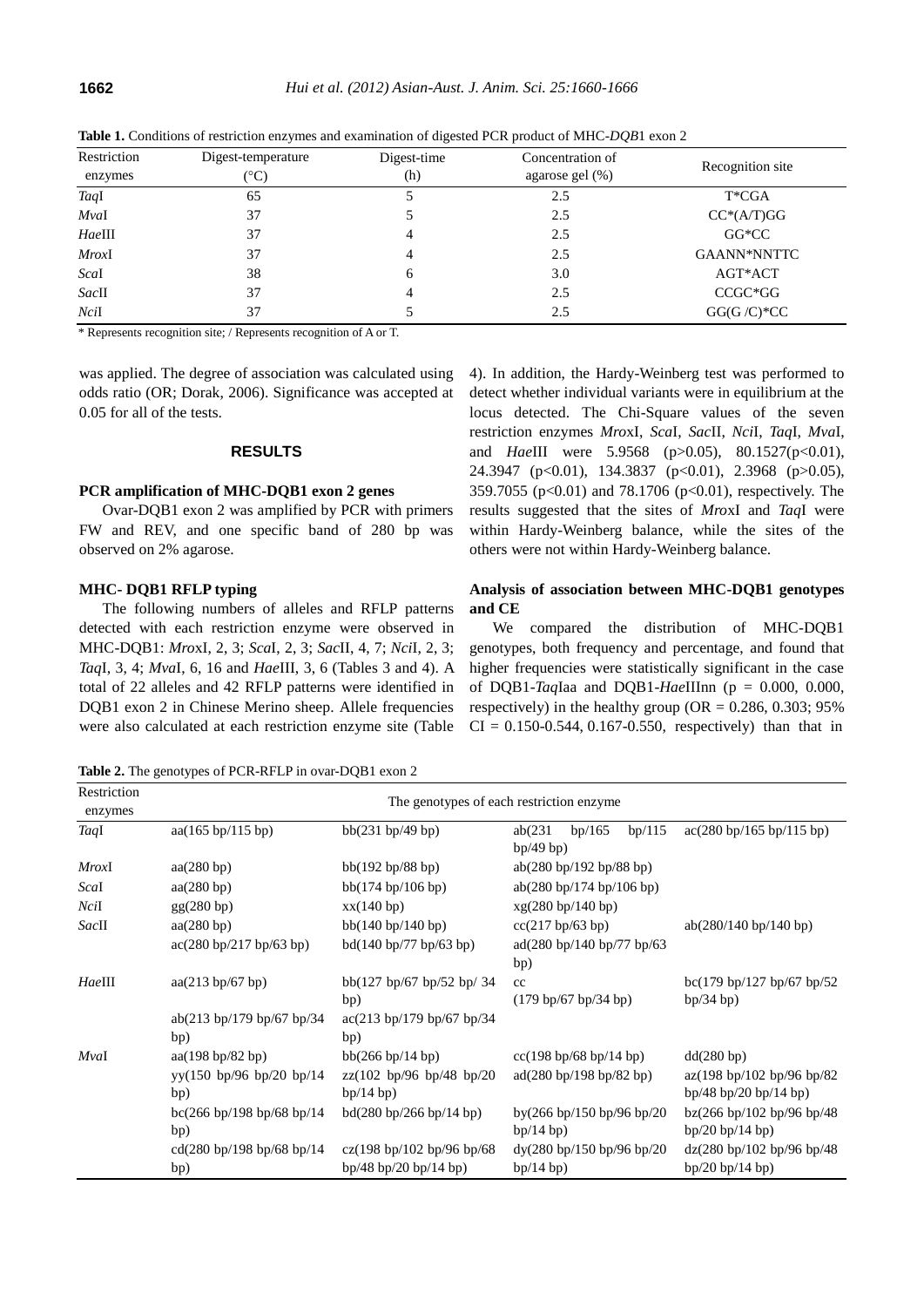**Table 3.** Distribution of MHC-DQB1 genotypes in CE sheep and healthy controls

| Genotype            | CE sheep   | Healthy sheep | $x^2$            | p value     | <b>OR</b> | 95% CI      |
|---------------------|------------|---------------|------------------|-------------|-----------|-------------|
| $n = 42$            | $n = 101$  | $n = 103$     | with correction  |             |           |             |
| $Mrox$ I-RFLP $(3)$ |            |               |                  |             |           |             |
| MroxI aa            | 28(43.8%)  | 31(44.9%)     | $\boldsymbol{0}$ | 1, NS       |           |             |
| MroxI ab            | 25(39.1%)  | 24(34.8%)     | 0.11             | 0.74, NS    |           |             |
| MroxI bb            | 11(17.2%)  | 14(20.3%)     | 0.055            | 0.814,NS    |           |             |
| Scal-RFLP(3)        |            |               |                  |             |           |             |
| Scal aa             | 14(19.7%)  | 10(11.8%)     | 1.319            | 0.251, NS   |           |             |
| Scal ab             | 57(80.3%)  | 74(87.1%)     | 0.865            | 0.352, NS   |           |             |
| Scal bb             | $0(0\%)$   | $1(1.2\%)$    | $\boldsymbol{0}$ | 1, NS       |           |             |
| $NciI-RFLP(3)$      |            |               |                  |             |           |             |
| NciI xx             | 66(70.2%)  | 60(70.6%)     | $\boldsymbol{0}$ | 1, NS       |           |             |
| NciI gg             | 20(21.3%)  | 16(18.8%)     | 0.049            | 0.824, NS   |           |             |
| NciI xg             | 8(8.5%)    | $9(10.6\%)$   | 0.07             | 0.792,NS    |           |             |
| SacII-RFLP(7)       |            |               |                  |             |           |             |
| SacII aa            | 37(59.7%)  | 25(44.6%)     | 2.098            | 0.147, NS   |           |             |
| SacII bb            | $0(0\%)$   | $3(5.4\%)$    | 1.589            | 0.207, NS   |           |             |
| SacII cc            | 7(11.3%)   | $5(8.9\%)$    | 0.014            | 0.905,NS    |           |             |
| SacII ab            | $4(6.5\%)$ | 10(17.9%)     | 2.651            | 0.103, NS   |           |             |
| SacII ac            | 8 (12.9%)  | 12(21.4%)     | 0.974            | 0.324, NS   |           |             |
| SacII ad            | $5(8.1\%)$ | $1(1.8\%)$    | 1.279            | 0.258, NS   |           |             |
| SacII bd            | $1(1.6\%)$ | $0(0\%)$      | $\boldsymbol{0}$ | 1, NS       |           |             |
| TaqI-RFLP(4)        |            |               |                  |             |           |             |
| TaqI aa*            | 58(57.4%)  | 85(82.5%)     | 14.152           | $0,$ HS     | 0.286     | 0.150-0.544 |
| TaqI bb             | 1(1%)      | 1(1%)         | $\boldsymbol{0}$ | 1, NS       |           |             |
| TaqI ab**           | 41(36.9%)  | 17(16.5%)     | 10.278           | $0.001,$ HS | 2.963     | 1.551-5.661 |
| TaqI ac             | $1(1.6\%)$ | $0(0\%)$      | $\boldsymbol{0}$ | 0.992,NS    |           |             |
| MvaI-RFLP (16)      |            |               |                  |             |           |             |
| MvaI aa             | 3(3.6%)    | $7(7.4\%)$    | 0.576            | 0.448,NS    |           |             |
| MvaI bb             | $1(1.2\%)$ | $0(0\%)$      | 0.005            | 0.946,NS    |           |             |
| MvaI cc             | 18(21.7%)  | 13(13.7%)     | 1.455            | 0.228, NS   |           |             |
| MvaI dd             | $4(4.8\%)$ | 12(12.6%)     | 2.419            | 0.12, NS    |           |             |
| $MvaI$ zz           | 16(19.3%)  | 22(23.2%)     | $0.2\,$          | 0.655,NS    |           |             |
| MvaI yy             | 14(16.9%)  | $15(15.8\%)$  | $\boldsymbol{0}$ | 1, NS       |           |             |
| MvaI ad             | $0(0\%)$   | $1(1.1\%)$    | $\boldsymbol{0}$ | 1, NS       |           |             |
| MvaI az             | 1(1.2%)    | $3(3.2\%)$    | 0.137            | 0.711,NS    |           |             |
| MvaI bc             | $1(1.2\%)$ | $0(0\%)$      | 0.005            | 0.946,NS    |           |             |
| MvaI bd             | $1(1.2\%)$ | $0(0\%)$      | 0.005            | 0.946,NS    |           |             |
| $M$ val bz          | $1(1.2\%)$ | $0(0\%)$      | 0.005            | 0.946,NS    |           |             |
| MvaI by             | $0(0\%)$   | $2(2.1\%)$    | $0.38\,$         | 0.537, NS   |           |             |
| MvaI cd             | 6(7.2%)    | $3(3.2\%)$    | 0.799            | 0.371,NS    |           |             |
| MvaI cz             | 14(16.9%)  | $7(7.4\%)$    | 2.983            | 0.084,NS    |           |             |
| MvaI dz             | $2(2.4\%)$ | 9(9.5%)       | 2.692            | 0.101, NS   |           |             |
| HaeIII-RFLP(6)      |            |               |                  |             |           |             |
| HaeIII aa           | $0(0\%)$   | $3(3.1\%)$    | 1.376            | 0.241, NS   |           |             |
| HaeIIImm            | 32(33.0%)  | 24(25.0%)     | 1.133            | 0.287, NS   |           |             |
| HaeIII nn*          | 28(28.9%)  | 55(57.3%)     | 14.767           | 0, HS       | 0.303     | 0.167-0.550 |
| HaeIII am           | $3(3.1\%)$ | $1(1.0\%)$    | 0.245            | 0.621, NS   |           |             |
| HaeIII an           | $3(3.1\%)$ | $2(2.1\%)$    | $\boldsymbol{0}$ | 1, NS       |           |             |
| HaeIII mn**         | 31(32%)    | 11(11.5%)     | 10.736           | $0.001,$ HS | 3.629     | 1.699-7.755 |

 $OR = Odds$  ratio,  $CI = Confidence$  interval,  $HS = Highly$  significant,  $S = Significant$ ,  $NS = Not$  significant.

"\*" Means that these genotypes are associated with resistance to CE, while "\*\*" means that these genotypes are associated with susceptibility to CE.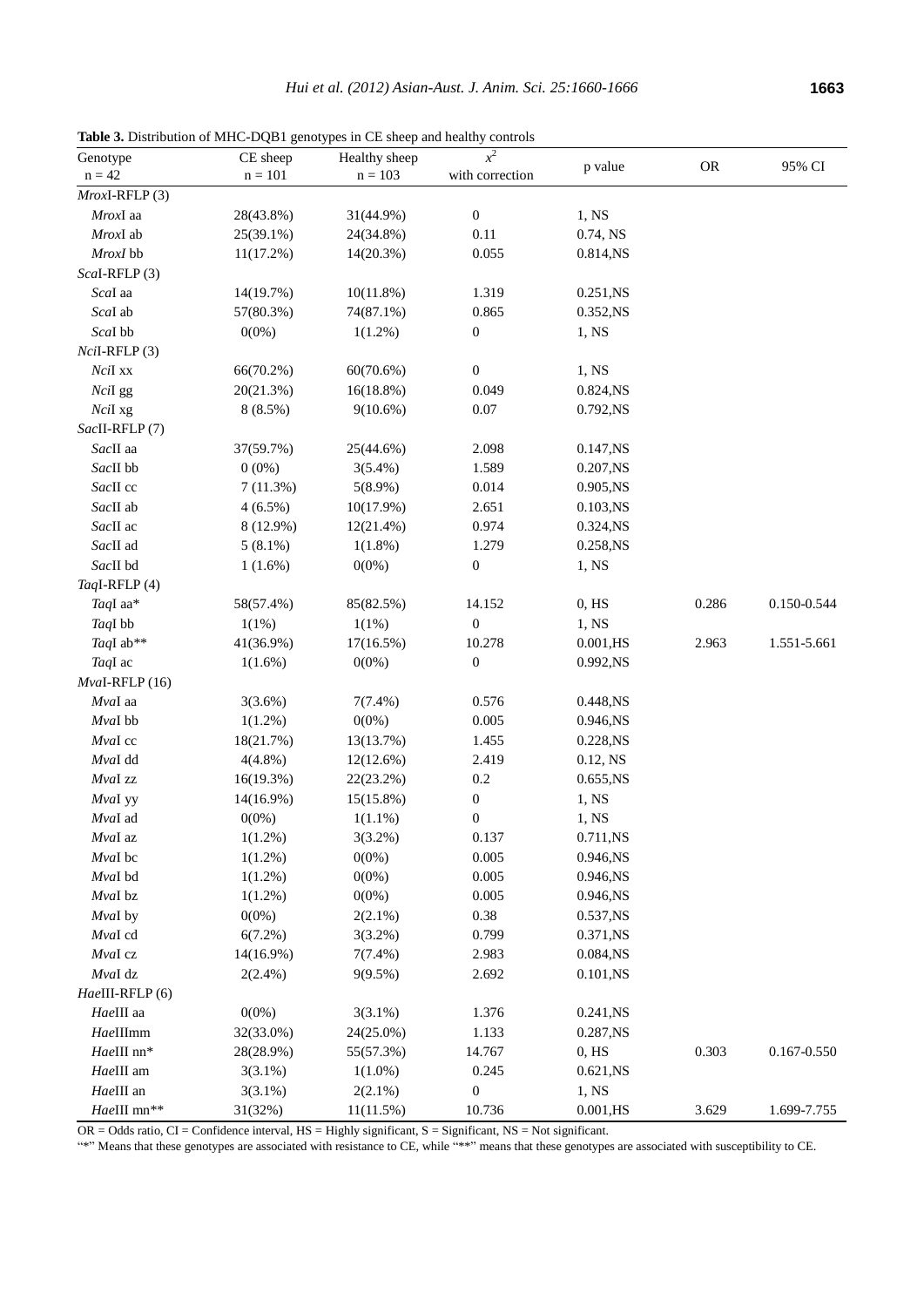| Alleles       | CE sheep       |             | Healthy sheep  |             |
|---------------|----------------|-------------|----------------|-------------|
| $n = 22$      | Number         | Frequencies | Number         | Frequencies |
| $MroxI- (2)$  |                |             |                |             |
| MroxI a       | 81             | 63.28%      | 86             | 62.32%      |
| MroxI b       | 47             | 36.72%      | 52             | 37.68%      |
| $Scal-$ (2)   |                |             |                |             |
| Scal a        | 85             | 59.85%      | 94             | 55.29%      |
| Scal b        | 57             | 40.15%      | 76             | 44.71%      |
| $NciI-(2)$    |                |             |                |             |
| $NciI$ x      | 140            | 74.46%      | 129            | 75.88%      |
| NciI g        | 48             | 25.54%      | 41             | 24.12%      |
| $SacII-$ (4)  |                |             |                |             |
| SacII a       | 91             | 73.39%      | 73             | 65.18%      |
| SacII b       | 5              | 4.03%       | 16             | 14.29%      |
| SacII c       | 22             | 17.74%      | 22             | 19.64%      |
| SacII d       | 6              | 4.84%       | 1              | 0.86%       |
| TaqI $-$ (3)  |                |             |                |             |
| TaqI a        | 187            | 90.78%      | 158            | 78.22%      |
| TaqI b        | 19             | 9.22%       | 43             | 21.29%      |
| TaqI c        | $\overline{0}$ | 0%          | $\mathbf{1}$   | 0.51%       |
| $Mval-$ (6)   |                |             |                |             |
| MvaI a        | 7              | 4.22%       | 18             | 9.47%       |
| MvaI b        | 5              | 3.01%       | $\overline{2}$ | 1.05%       |
| $M$ val c     | 57             | 34.34%      | 36             | 18.95%      |
| MvaI d        | 18             | 10.84%      | 38             | 20%         |
| MvaI y        | 29             | 17.47%      | 33             | 17.34%      |
| MvaI z        | 50             | 30.12%      | 63             | 33.16%      |
| $HaeIII-$ (3) |                |             |                |             |
| HaeIII a      | 6              | 3.08%       | 9              | 4.69%       |
| HaeIII m      | 98             | 50.52%      | 60             | 31.25%      |
| HaeIII n      | 90             | 46.4%       | 123            | 64.06%      |

**Table 4.** Frequencies of MHC-DQB1 alleles in CE sheep and healthy controls

CE group, which might be associated with resistance to CE (Table 3).

In contrast, we found that the frequencies of DQB1- *Taq*Iab and DQB1-*Hae*IIImn genotypes were significantly higher in the CE group (36.9% and 32.0%, respectively)

than those in the healthy group (16.5% and 11.15%, respectively) ( $p = 0.001$ , 0.001 and OR = 2.963, 3.629, respectively), which might be associated with susceptibility to CE (Table 3).

Results of agarose gel electrophoresis for the two enzymes (*Taq*I and *Hae*III), are illustrated in Figure 1 and 2.

# **DISCUSSION**

It has been demonstrated that there are two main approaches, using polymorphisms, in the identification of genes involved in polygenic diseases. The first is examining inheritance patterns for genetic polymorphisms in family studies and the second is population case-control studies which compare genotype frequencies for candidate genes in individuals with the disease and healthy controls (Daly and Day, 2001). An MHC gene or region is considered to be associated with a particular disease if one or more alleles or genotypes are found to be more or less common in diseased individuals compared to control groups (Shiina et al., 2004). In this study, we investigated MHC-DQB1 loci and CE association in Chinese Merino sheep by comparing the frequency of genotypes in CE sheep and those in healthy individuals. This approach is feasible and has already been applied in MHC-DRB1 loci and CE association studies in Kazak sheep (Li et al., 2010), although the MHC loci detected is different.

Different methods have been employed for typing the MHC-DQB1 gene in various sheep breeds and have revealed extensive polymorphism at these loci. Feichtlbauer et al. (2000) used SSCP methods to detect MHC-DQB1 in Scottish Black-face sheep, who found 16 new alleles. In the present study, we applied the PCR-RFLP method to identify DQB1 exon 2 polymorphisms in Chinese Merino sheep. A total of 22 alleles and 42 RFLP patterns were identified. The polymorphisms existed at the positions of the 226th, 246th, 231st, 217th, 213th, 198th, 192nd, 174th, 161st, 140th, 96th and 34th base pairs. The extensive diversity at many MHC loci provides a valuable source of genetic



**Figure 1.** Electrophoretic patterns of the second exon of MHC*-DQB1* digested with *Hae*III in Chinese Merino sheep. lane1, 9: *Hae*III mm; lane 2, 3, 4, 5: *Hae*III nn; lane 7, 8: *Hae*III mn; lane 6: free; M: puc19 DNA marker.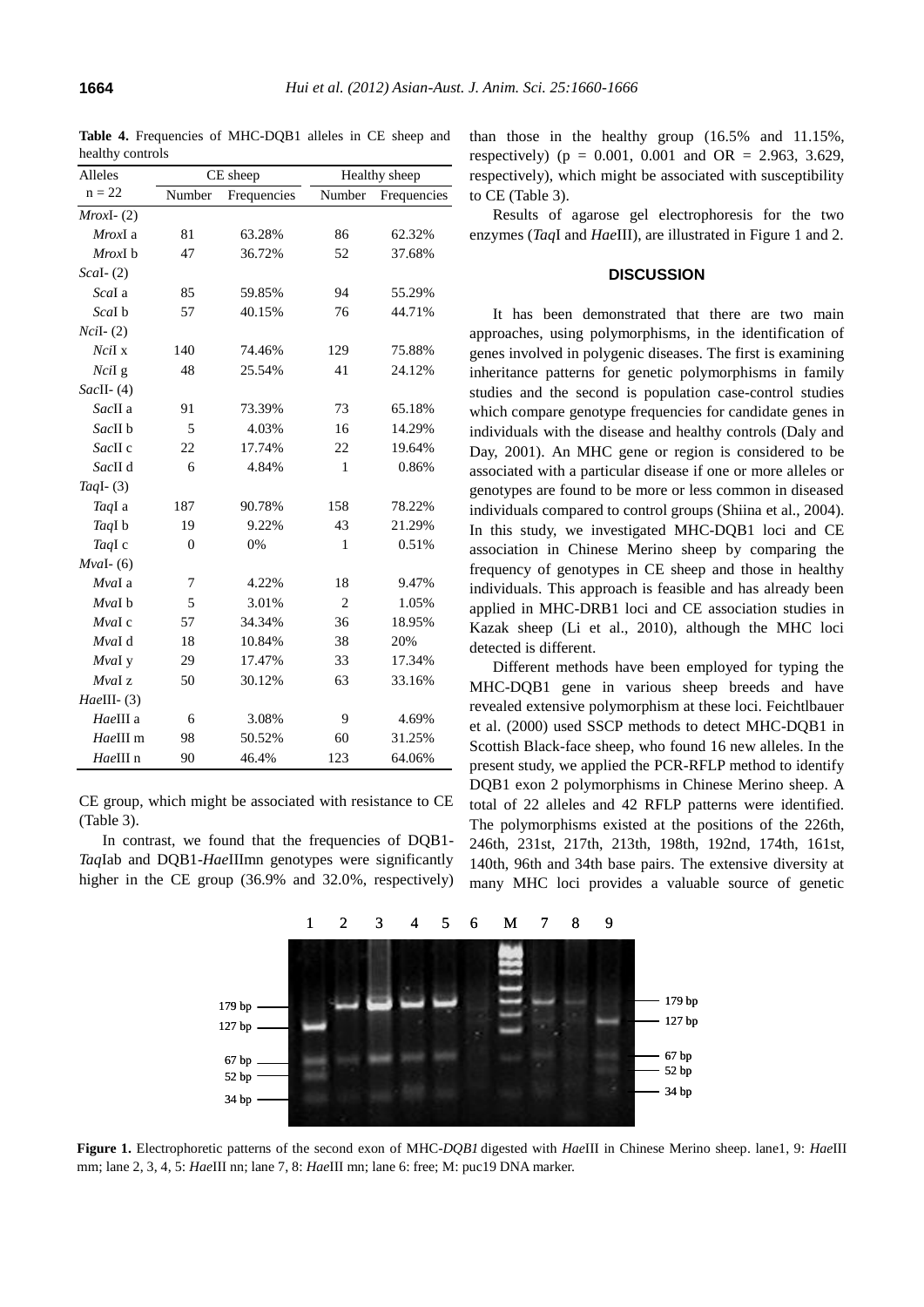

**Figure 2.** Electrophoretic patterns of the second exon of MHC-*DQB* 1digested with *Taq*I in Chinese Merino sheep. M: puc19 DNA marker; lane 1, 2, 3, 4, 5, 6, 8, 10, 12, 13, 14, 15: *Taq*I aa; lane 7: *Taq*I ac;lane 9, 11, 16: *Taq*I ab.

markers for examining the complex relationships between host genotype and disease resistance or susceptibility. For example, Sayers et al. (2005) suggested that the MHC gene plays an important role in the enhanced resistance of Suffolk sheep to nematode infection. In this study, the high polymorphism of MHC-DQB1 gene suggested that Chinese Merino sheep are excellent material for studying the relationship between MHC and disease resistance or susceptibility.

In the present study, we found that genotypes of DQB1- *Taq*Iaa and DQB1-*Hae*IIInn showed a negative statistically significant association with the occurrence of CE in Chinese Merino sheep, indicating that these genotypes might be suitable genetic resistant markers against CE. On the other hand, we also found that genotypes of DQB1-*Taq*Iab and DQB1-*Hae*IIImn showed a positively significant association, indicating that they might be genetic markers of susceptibility to CE. Our previous study (Li et al., 2010) analyzed the relationship between MHC-DRB1 gene polymorphism and CE in Kazakh sheep by PCR-RFLP method, and found that the genotype of *Mva*Ibc, *Hin*1Iab, *Hae*IIIdd, *Hae*IIIde, *Hae*IIIdf and *Sac*IIab appeared to confer protection against CE in Kazakh sheep, while genotypes of *Mva*Ibb, *Sac*IIaa, *Hin*1Ibb and *Hae*IIIef were found to confer susceptiblility to the disease. Comparing the present results with the above finding, however, there were also variation existing in the genotypes in terms of genetic markers, which may be related to the different loci of MHC genes, different sheep breed, or particularly due to genetic variation within the *Echinococcus* sp.

In conclusion, in the current circumstance there is a lack of information about the relationship between MHC and CE, this study reports within-breed genetic variation to parasite susceptibility/resistance to CE disease in Chinese Merino sheep, the results emphasized that MHC were significant factors for the development of CE or protection against CE in Chinese Merino sheep, which would pave the way for breeding disease resistance sheep in future. However, regarding that MHC-disease association is influenced by multiple factors, such as parasite disease biology, genetic

background of animal, sample size and especially ovar-MHC typing method, further work (e.g., sample amplification and experimental infection with *E. granulosus*) is required to carry out, which will provide more meaningful association.

# **ACKNOWLEDGEMENTS**

We would like to thank the staff of the Veterinary Stations in the survey regions, who assisted in the collection of sheep blood samples.

# **Financial support**

This research received the National Natural Science Foundation of China (Grant No. 31060297).

# **REFERENCES**

- Aida, Y. 2001. Influence of host genetic differences on leukemogenesis-induced bovine leukemia virus. AIDS Res. Hum. Retroviruses 17:5-31.
- Amills, M., C. Sulasa, G. Bertonib, R. Zanonib and G. Obexer-Ruff. 2005. Nucleotide sequence and polymorphism of the caprine major histocompatibility complex class II DQA1 gene. Mol. Immunol. 42:375-379.
- Charon, K. M., B. Moskwa, R. Rutkowski and J. Gruszczynska. 2002. Microsatellite polymorphism in DRB1 gene (MHC class II) and its relation to nematode faecal egg count in Polish Heath sheep. [J. Anim. Feed Sci.](http://www.medsci.cn/sci/submit.do?id=77383418) 11:47-58.
- Conchedda, M., F. Gabriele and G. Bortoletti. 2008. Morphological study of anomalous "laminated" brood capsules in cystic echinococcosis in humans and sheep. Acta Trop. 105: 215-221.
- Daly, A. K. and C. P. Day. 2001. Candidate gene case-control association studies: advantages and potential pitfalls. Br. J. Clin. Pharmacol. 52:489-499.
- Dorak, M. T. 2006. Statistical analysis in HLA and disease association studies, Workshop at BSHI 2002 meeting, Scotland (accessed[: http://www.dorak.](http://www.dorak/) info/hla/stat.html at 25/2/2007).
- Escayg, A. P., J. G. H. Hickford and D. W. Bullock. 1997. Association between alleles of the ovine major histocompatibility complex and resistance to footrot. Res. Vet. Sci. 63:283-287.